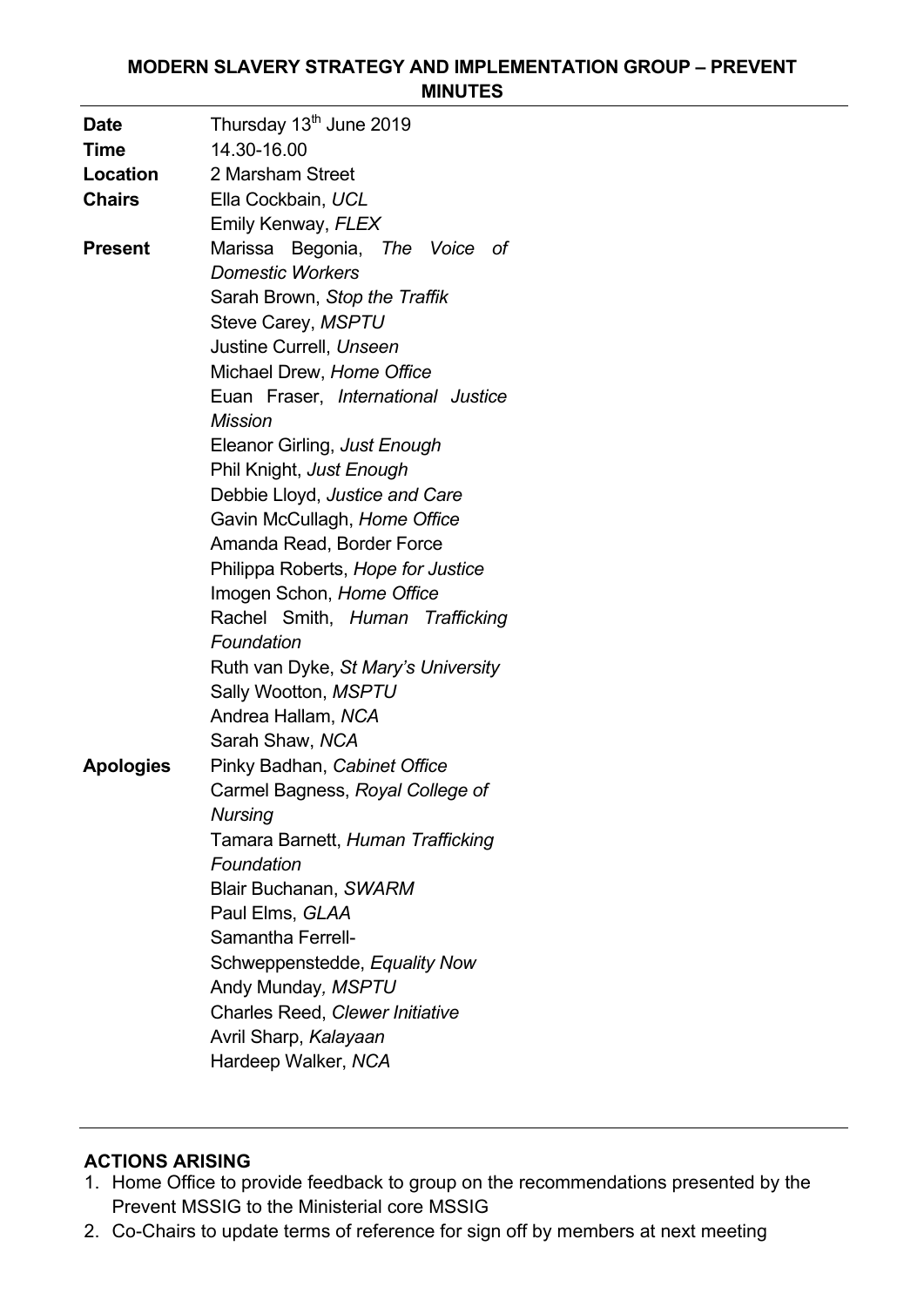- 3. Home Office personnel to provide information to the group regarding on what projects the MSIF is currently funding.
- 4. Home Office personnel to provide an update to the group on what the Global Fund to End Modern Slavery is doing.
- 5. Co-Chairs to circulate proposed minutes for publication to members.
- 6. Home Office personnel to provide information at the next meeting regarding the nature of the programme to tackle child labour in Africa announced by the Prime Minister on 11 June 2019.
- 7. Home Office personnel to provide updated statistics, learnings and opportunities for MSSIG Prevent members to provide advice regarding the Cabinet Office's communications project to tackle modern slavery.
- 8. Data collection should be an agenda item on the next meeting with members of relevance providing input into what is needed. This should be joined up with the MSSIG on Victim Care.
- 9. Members should agree a list of the crucial elements still needed in NRM digitisation to present back to the Home Office, aligning with other MSSIGs where relevant.
- 10.Home Office personnel should provide members with an update on NRM digitisation (including copy of latest form) to identify whether the group can feed into final shaping and provide a list of the items currently included within it; update on this plan to be provided at next meeting with actions undertaken in the interim.
- 11.Rachel Smith and co-chairs to circulate MSSIG Victim Care minutes regarding NRM digitisation.
- 12.Relevant members to provide information and presentations at next meeting regarding domestic workers.
- 13.Sally Wootton to present to group regarding MSPTU's work at next meeting.
- 14.Members to provide to co-chairs their key issues on which they would like the group to focus; co-chairs will collate these and circulate for views on prioritisation.
- 15.Gavin McCullagh to circulate a Doodle poll for the next 3 bimonthly meetings.

# **NOTES**

## **1. Welcome and introductions**

Welcomes to new members and new co-chair Emily Kenway, *FLEX*.

## **2. Brief message from outgoing co-chair**

Phil Knight, *Just Enough,* thanked the group for their work during his time as chair/co-chair.

## **3. Strategy, funding and remit**

Ella Cockbain (EC), *UCL*, briefed attendees on the Ministerial MSSIG (19<sup>th</sup> March) and the MSSIG Chairs Meeting with Miriam Minty of the Home Office  $(7<sup>th</sup>$  May).

The next steps for MSSIG Prevent agreed at these meetings were:

- To identify priority areas and develop a plan of action
- To expand membership as relevant for aims (EC noted this has already been achieved to some extent with the inclusion of new members such as Marissa Begonia, *The Voice of Domestic Workers,* and Amanda Read, *Border Force)*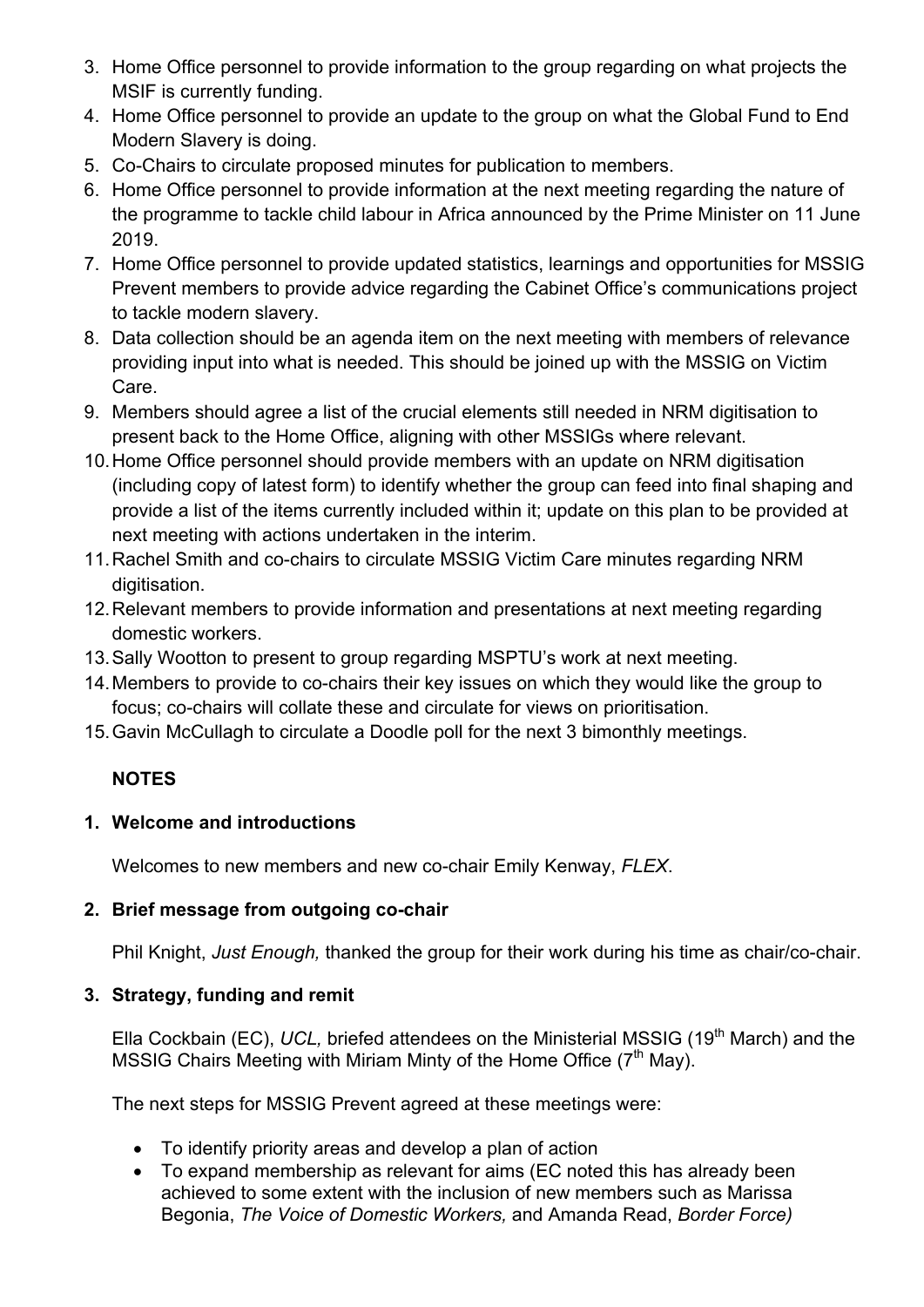EC also highlighted that Home Office had committed to provide feedback to MSSIG groups on their recommendations (Action 1)

## *Terms of Reference*

EC noted that the Terms of Reference are out-dated due to personnel changes and the lack of funding available must be updated (Action 2).

## *Discussion regarding funding for MSSIG Prevent*

- EC noted that these meetings provided clarity that there is currently no funding available for MSSIG Prevent work from government.
- EC noted that, without funding, the MSSIG Prevent group will likely need to take a 'constructive advice and challenge' approach to government policy-making, rather than undertaking discrete pieces of work for the group.
- Michael Drew (MD) noted that this is the current situation but may change in the future depending on the Spending Review; however, no guarantees can be provided.
- EC noted that members of MSSIG Prevent could provide advice to the Home Office in support of its aims to secure funding for prevention work, such as examples of projects which could be undertaken.
- Members asked about whether other government departments might have money which could be apportioned to MSSIG Prevent. MD noted DFID and the Modern Slavery Innovation Fund (MSIF) have money but this is likely to all be allocated. The group agreed it would be of interest to know on what the MSIF is currently spending (Action 3).
- Sarah Brown (SB) requested Home Office personnel to provide information at the next meeting regarding an update on the Global Fund to End Modern Slavery (Action 4).

# **4. Governance: minutes and their publication**

Emily Kenway (EK) noted that increased formalization of meeting processes and points raised would ensure the MSSIG Prevent retains institutional knowledge, maintains coherence between meetings and provides clear recommendations and advice to government and on which government can feed back in future meetings.

EK proposed the publication of formal minutes regarding key points raised and actions to be undertaken, with one fortnight for review of members to gain their approval prior to publication. EK proposed Focus on Labour Exploitation (FLEX) publish these minutes on its own website as cochair, with any other organisational members also welcome to do so. Future meetings would refer to past minutes to ensure consistency of approach and provide updates on action statuses.

Members voted by show of hands and agreed to pilot this approach. (Action 5)

# **5. Update on prevention-focused activity within the Home Office Modern Slavery Unit**

MD provided an update to the group on these activities. He noted the Prime Minister's speech on 11th June 2019 in which she made several announcements pertaining to modern slavery including:

- 1. A free central government registry of modern slavery statements, to be developed; use of the registry cannot be mandated under current legislation
- 2. The government will be launching a public consultation on making changes to Section 54 of the Modern Slavery Act which it hopes to launch before summer recess
- 3. The government is undertaking a programme in Africa to prevent child labour, costing £10m (Action 6)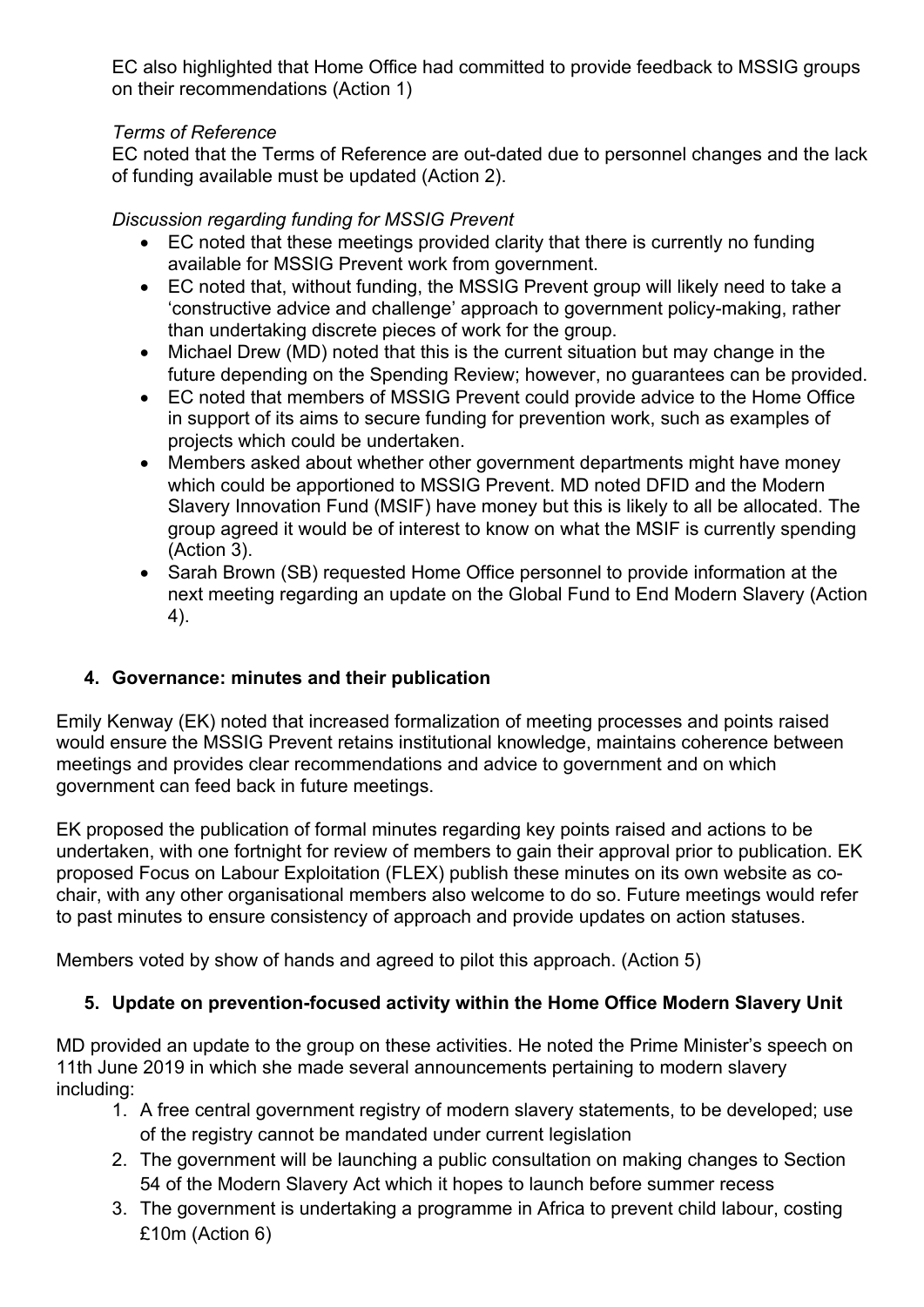4. The appointment of an International Envoy on Modern Slavery and Migration to operate in an ambassadorial manner, representing government on modern slavery issues globally and in multilateral forums.

MD noted that government is piloting a project on responsible recruitment in a particular migration corridor in South East Asia.

MD noted that Home Office time on this topic is currently focused on preparing the government's response to the many recommendations made in the final report of the Modern Slavery Act Review.

Gavin McCullagh (GM) provided a brief update on Cabinet Office communications activities regarding modern slavery. (Action 7)

Members discussed progress, or lack thereof, regarding domestic workers and domestic servitude and government action on this sector; members agreed that this topic should be considered more deeply in future meetings.

## **6. Thematic priorities: discussion, agreement & next steps**

EK noted that, without funded work, MSSIG Prevent can work in two ways:

- Reactive meaning providing advice and constructive challenge to government regarding policies and plans already in motion. This requires government personnel to come to MSSIG Prevent meetings with clear things on which they would value members' expertise and advice.
- Proactive wherein members raise specific issues or themes which we consider need additional government attention. These would be determined by members, rather than by government.

Based on previous MSSIG Prevent meetings in which a number of areas for action had been identified, EK noted the following fit under these two categories:

**Reactive** 

- Providing evaluation advice to the Cabinet Office regarding modern slavery communications
- Supporting government plans to go beyond awareness-raising and sign spotting
- Advising on unintended consequences of government plans
- Improving data collection e.g. including recruitment location in digitised NRM; advising on how to promote better data collection without compromising victims' welfare and trust
- Advising on work regarding domestic servitude

## Proactive

- Immigration White Paper plans and how these will impact exploitation
- Firewall between immigration enforcement and policing/labour inspectorates
- Domestic servitude

Justine Currell (JC) asked whether this group intended to focus solely on 'prevention' of victimization or also to work on prevention of perpetration. MD stated that this dual focus is appropriate, and we should also consider ourselves to focus on prevention of people becoming 'unwitting facilitators'.

*Opportunities for intervention: Victim Care Contract review*